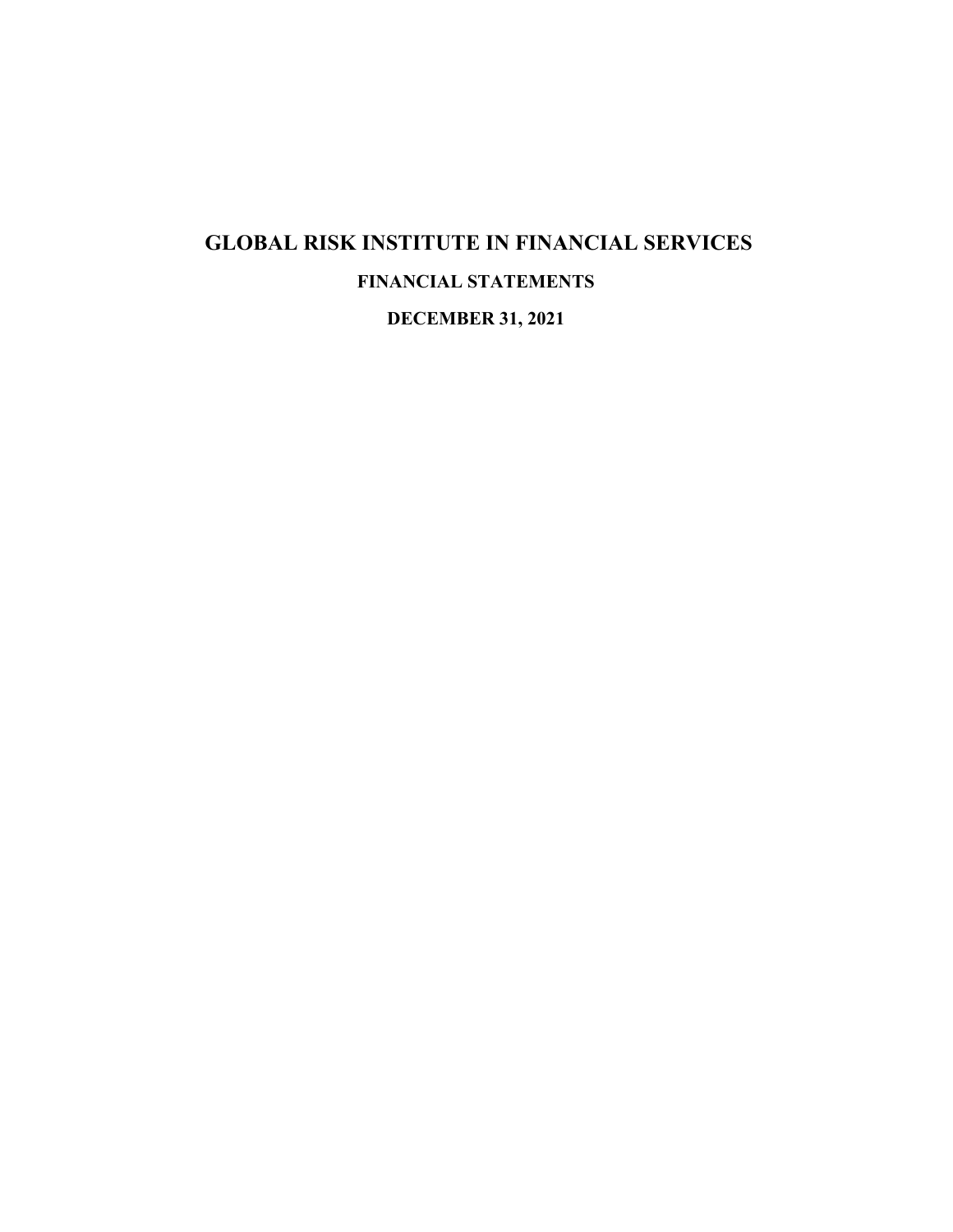# **GLOBAL RISK INSTITUTE IN FINANCIAL SERVICES DECEMBER 31, 2021**

#### **CONTENTS**

|                                          | Page     |
|------------------------------------------|----------|
| Independent Auditor's report             | $1 - 2$  |
| <b>Financial Statements</b>              |          |
| <b>Statement of Financial Position</b>   | 3        |
| <b>Statement of Financial Activities</b> | 4        |
| <b>Statement of Cash Flows</b>           | 5        |
| Notes to Financial Statements            | $6 - 10$ |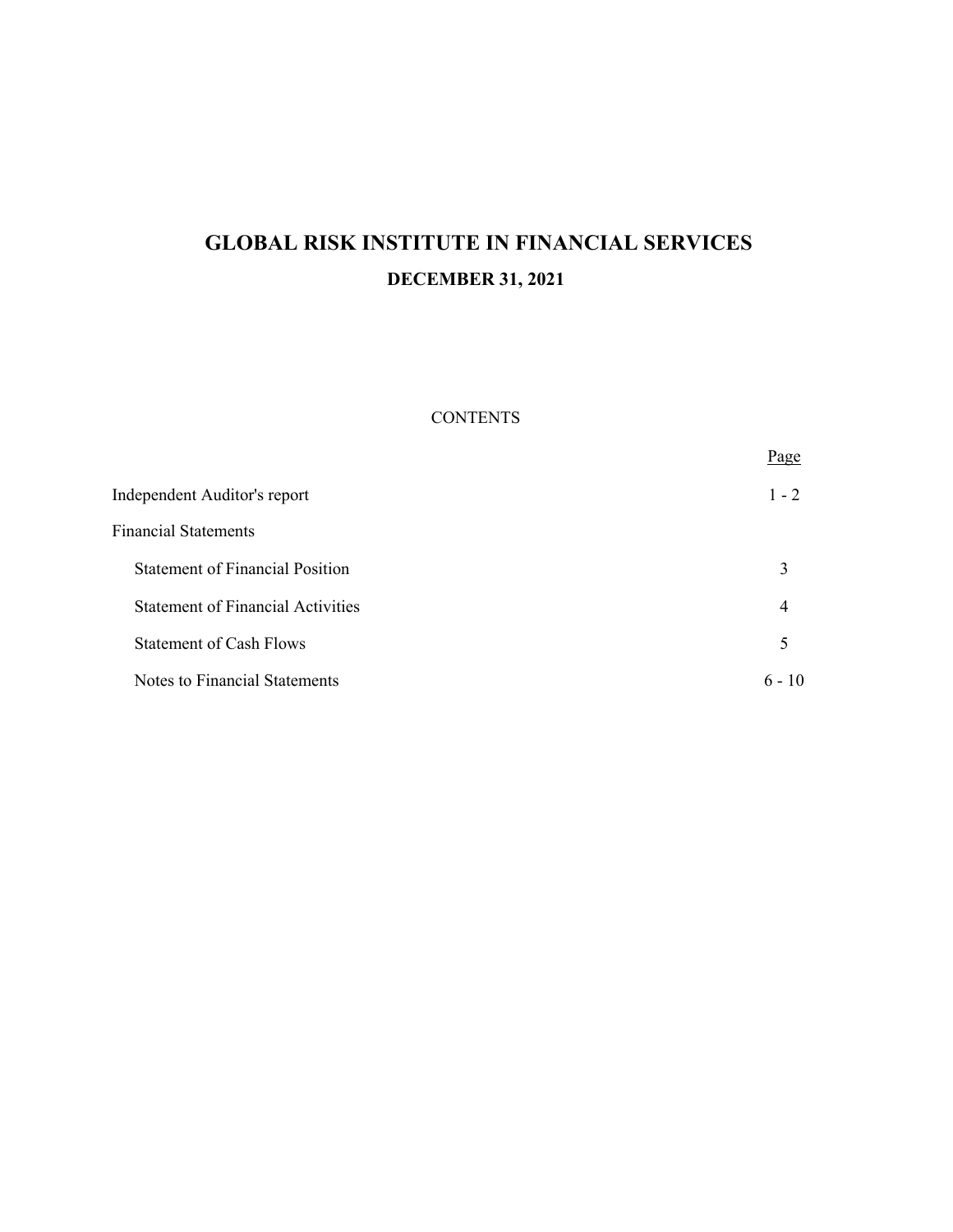Rosenswig McRae Thorpe LLP

Chartered Professional Accountants Associated worldwide with CPA Associates International, Inc. Michael Rosenswig

Jeff McRae Tony Rosso Lorraine Varga Michelle Koscec Dustin Jainaraine

#### **INDEPENDENT AUDITORS' REPORT**

To the Members of Global Risk Institute In Financial Services:

#### **Opinion**

We have audited the financial statements of Global Risk Institute In Financial Services ("GRI"), which comprise the statement of financial position as at December 31, 2021 and the statements of financial activities and cash flows for the year then ended, and notes to the financial statements, including a summary of significant accounting policies.

In our opinion, the accompanying financial statements present fairly, in all material respects, the financial position of GRI as at December 31, 2021 and the results of its operations and cash flows for the year then ended in accordance with Canadian Accounting Standards for Not-for-Profit Organizations.

#### **Basis for Opinion**

We conducted our audit in accordance with Canadian generally accepted auditing standards. Our responsibilities under those standards are further described in the *Auditor's Responsibilities for the Audit of the Financial Statements* section of our report. We are independent of GRI in accordance with the ethical requirements that are relevant to our audit of the financial statements in Canada, and we have fulfilled our other ethical responsibilities in accordance with these requirements. We believe that the audit evidence we have obtained is sufficient and appropriate to provide a basis for our opinion

#### **Responsibilities of Management and Those Charged with Governance for the Financial Statements**

Management is responsible for the preparation and fair presentation of these financial statements in accordance with Canadian Accounting Standards for Not-for-Profit Organizations, and for such internal control as management determines is necessary to enable the preparation of financial statements that are free from material misstatement, whether due to fraud or error.

In preparing these financial statements, management is responsible for assessing GRI's ability to continue as a going concern, disclosing, as applicable, matters related to a going concern and using the going concern basis of accounting unless management either intends to liquidate GRI or to cease operations, or has no realistic alternative to do so.

Those charged with governance are responsible for overseeing GRI's financial reporting process.

#### **Auditor's Responsibilities for the Audit of the Financial Statements**

Our objectives are to obtain reasonable assurance about whether the financial statements as a whole are free from material misstatement, whether due to fraud or error, and to issue an auditor's report that includes our opinion. Reasonable assurance is a high level of assurance, but is not a guarantee that an audit conducted in accordance with Canadian generally accepted auditing standards will always detect a material misstatement when it exists. Misstatements can arise from fraud or error and are considered material if, individually or in the aggregate, they could reasonably be expected to influence the economic decisions of users taken on the basis of these financial statements.

As part of an audit in accordance with Canadian generally accepted auditing standards, we exercise professional judgment and maintain professional skepticism throughout the audit.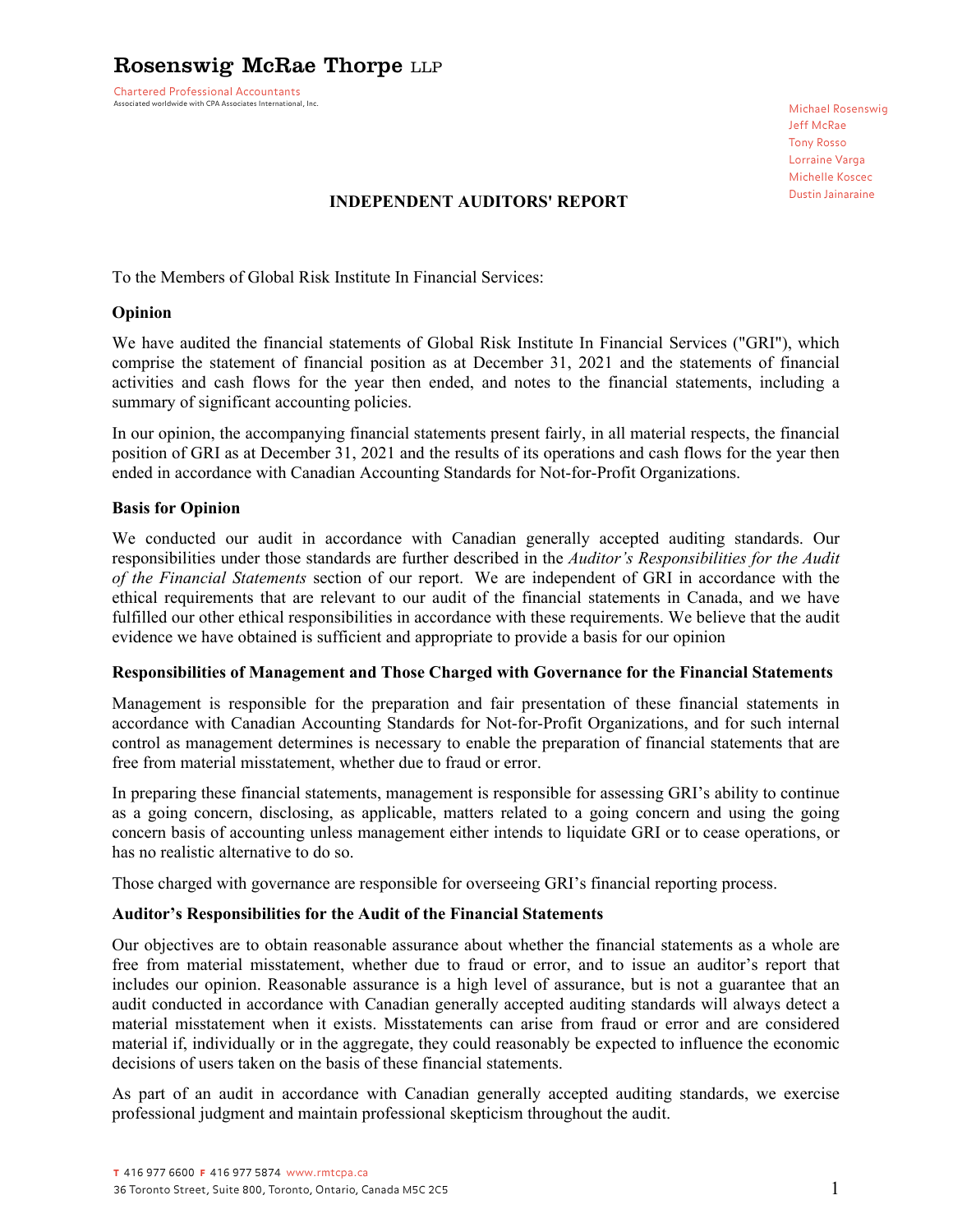#### We also:

- Identify and assess the risks of material misstatement of the financial statements, whether due to fraud or error, design and perform audit procedures responsive to those risks, and obtain audit evidence that is sufficient and appropriate to provide a basis for our opinion. The risk of not detecting a material misstatement resulting from fraud is higher than for one resulting from error, as fraud may involve collusion, forgery, intentional omissions, misrepresentations, or the override of internal control.
- Obtain an understanding of internal control relevant to the audit in order to design audit procedures that are appropriate in the circumstances, but not for the purpose of expressing an opinion on the effectiveness of GRI's internal control.
- Evaluate the appropriateness of accounting policies used and the reasonableness of accounting estimates and related disclosures made by management.
- Conclude on the appropriateness of management's use of the going concern basis of accounting and, based on the audit evidence obtained, whether a material uncertainty exists related to events or conditions that may cast significant doubt on GRI's ability to continue as a going concern. If we conclude that a material uncertainty exists, we are required to draw attention in our auditor's report to the related disclosures in the financial statements or, if such disclosures are inadequate, to modify our opinion. Our conclusions are based on the audit evidence obtained up to the date of our auditor's report. However, future events or conditions may cause GRI to cease to continue as a going concern.
- Evaluate the overall presentation, structure and content of the financial statements, including the disclosures, and whether the financial statements represent the underlying transactions and events in a manner that achieves fair presentation

We communicate with those charged with governance regarding, among other matters, the planned scope and timing of the audit and significant audit findings, including any significant deficiencies in internal control that we identify during our audit.

Toronto, Canada

Rosenswig McRae Thorpe LLP

April 29, 2022 Chartered Professional Accountants Licensed Public Accountants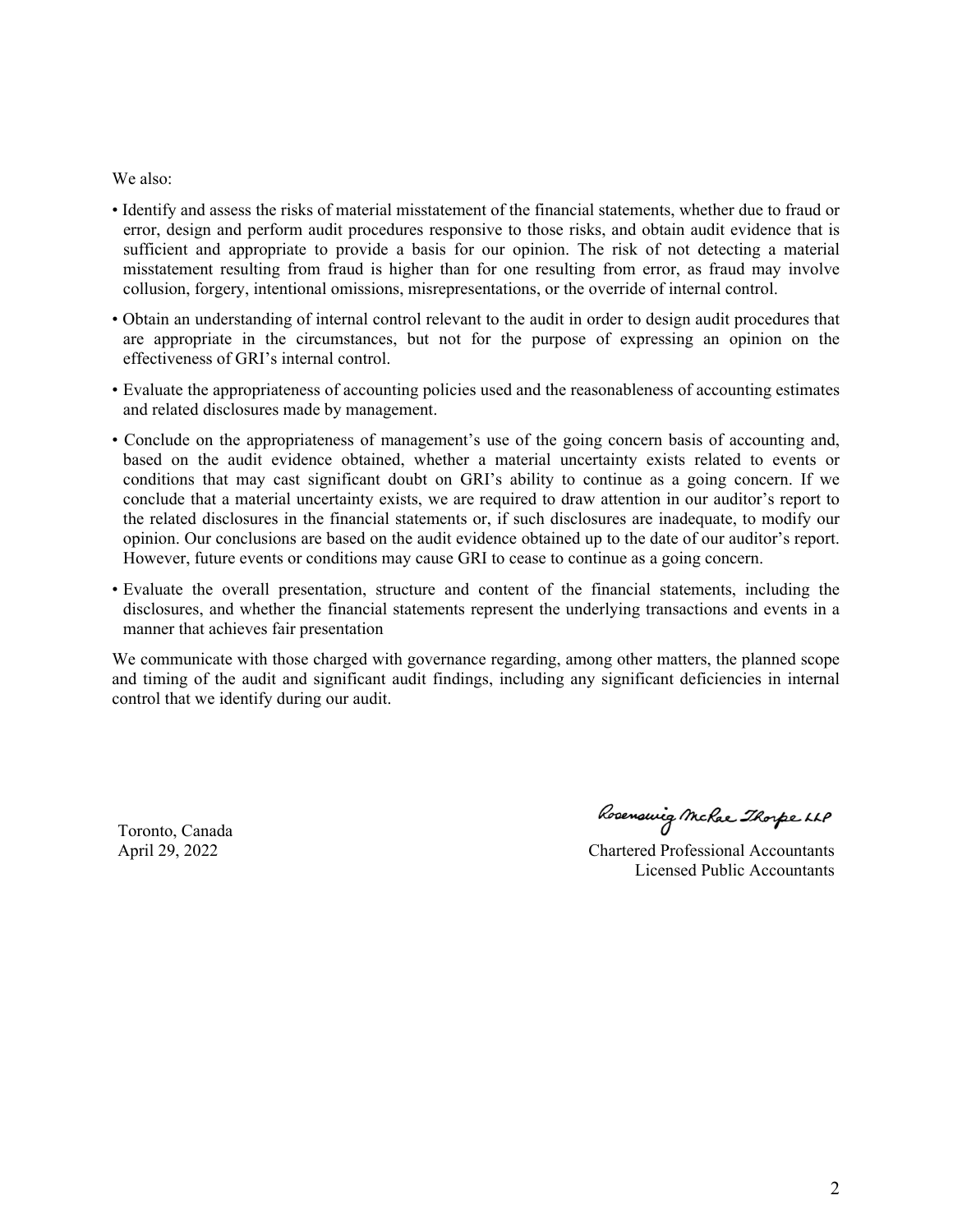# **STATEMENT OF FINANCIAL POSITION**

## **DECEMBER 31, 2021**

|                                                                                                                    | 2021                                             | 2020                            |
|--------------------------------------------------------------------------------------------------------------------|--------------------------------------------------|---------------------------------|
| <b>ASSETS</b>                                                                                                      |                                                  |                                 |
| Current<br>Cash and cash equivalents (Note 3)<br>Investments (Note 4)<br>Accounts receivable<br>Prepaid expenses   | \$9,513,013<br>2,151,616<br>228,951<br>61,404    | \$ 8,913,678<br>1,348<br>65,108 |
| Property and equipment (Note 5)<br>Investments (Note 4)                                                            | 11,954,984<br>19,223<br>8,838,318                | 8,980,134<br>35,369             |
|                                                                                                                    | \$20,812,525                                     | \$9,015,503                     |
| <b>LIABILITIES</b>                                                                                                 |                                                  |                                 |
| Current<br>Accounts payable and accrued liabilities<br>Deferred membership fees<br>Deferred contributions (Note 6) | $\mathbb{S}$<br>341,591<br>137,000<br>11,350,000 | 336,182<br>\$<br>64,083         |
|                                                                                                                    | 11,828,591                                       | 400,265                         |
| <b>NET ASSETS</b>                                                                                                  |                                                  |                                 |
| Net assets                                                                                                         | 8,983,934                                        | 8,615,238                       |
|                                                                                                                    | \$20,812,525                                     | \$9,015,503                     |
| Approved on behalf of the Board:                                                                                   |                                                  |                                 |

\_\_\_\_\_\_\_\_\_\_\_\_\_\_\_\_\_\_\_\_\_\_\_\_\_\_, CEO au de Wicais

See accompanying notes. 3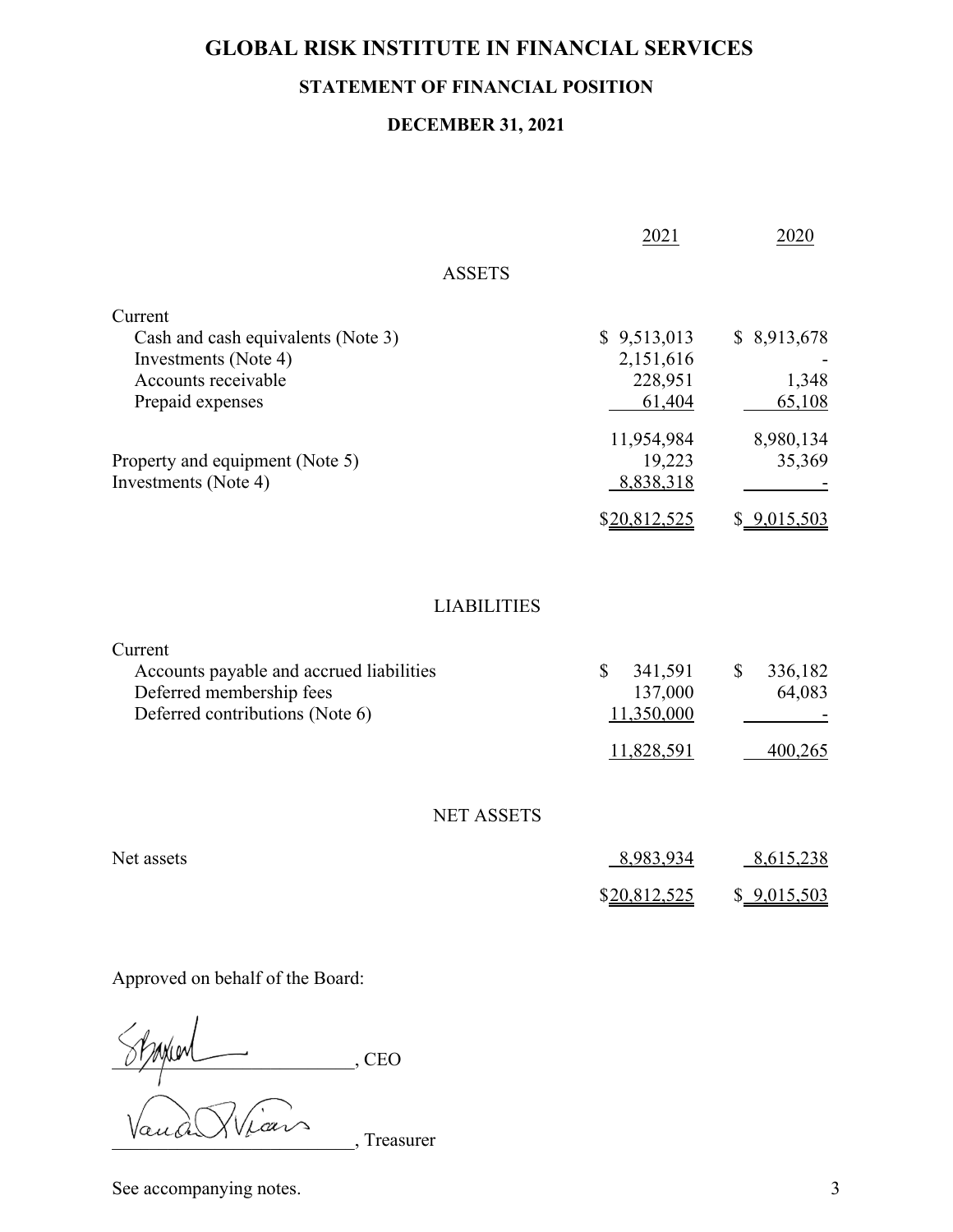# **STATEMENT OF FINANCIAL ACTIVITIES**

## **YEAR ENDED DECEMBER 31, 2021**

|                                                   | 2021         | 2020        |
|---------------------------------------------------|--------------|-------------|
| Revenue                                           |              |             |
| Membership fees                                   | \$2,627,083  | \$3,146,750 |
| Federal funding                                   | 1,250,000    | 1,000,000   |
| Provincial funding                                | 1,000,000    | 1,000,000   |
| Interest and other income (Note 4)                | 138,789      | 100,318     |
|                                                   | 5,015,872    | 5,247,068   |
| Expenditures                                      |              |             |
| Salaries and benefits                             | 2,689,475    | 2,257,052   |
| Contractor and consulting fees                    | 645,332      | 721,949     |
| Research projects                                 | 583,756      | 568,136     |
| Occupancy costs                                   | 273,908      | 297,357     |
| Office and general                                | 148,577      | 131,344     |
| Member relations and communication                | 104,226      | 88,115      |
| Travel and events                                 | 79,071       | 171,146     |
| <b>Education</b> programs                         | 57,651       | 34,409      |
| Professional fees                                 | 35,158       | 28,682      |
| Amortization                                      | 30,022       | 72,944      |
|                                                   | 4,647,176    | 4,371,134   |
| Excess of revenues over expenditures for the year | 368,696      | 875,934     |
| Fund balance, beginning of year                   | 8,615,238    | 7,739,304   |
| Fund balance, end of year                         | \$ 8,983,934 | \$8,615,238 |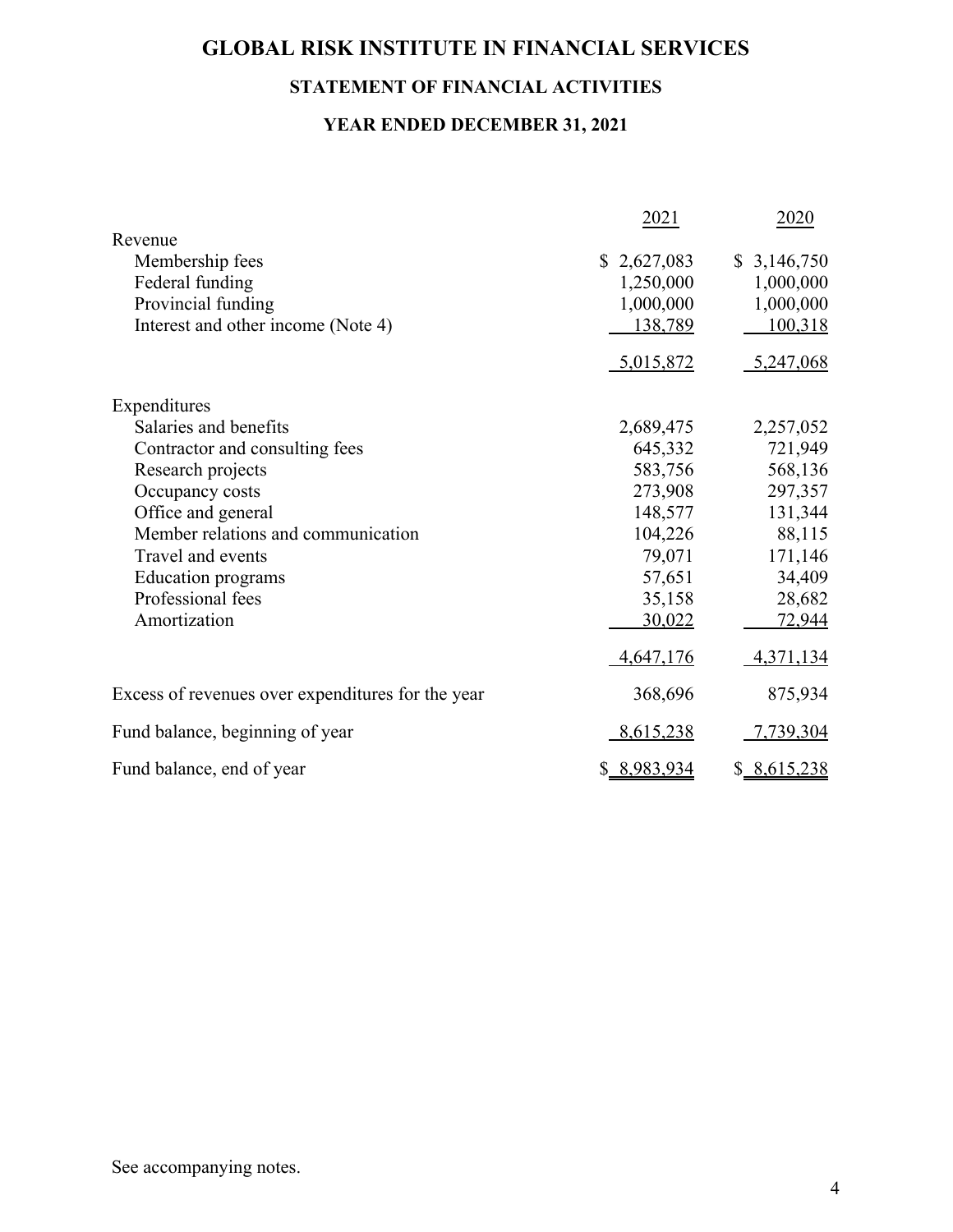# **STATEMENT OF CASH FLOWS**

## **FOR THE YEAR ENDED DECEMBER 31, 2021**

|                                                                                     |               | 2021           |              | 2020         |
|-------------------------------------------------------------------------------------|---------------|----------------|--------------|--------------|
| Cash flows from operating activities                                                |               |                |              |              |
| Excess of revenues over expenditures for the year<br>Items not affecting cash:      | $\mathcal{S}$ | 368,696        | $\mathbb{S}$ | 875,934      |
| Amortization                                                                        |               | 30,022         |              | 72,944       |
| Loss on disposals                                                                   |               | 6,775          |              |              |
| Amortization of investment premiums                                                 |               | 146,946        |              |              |
|                                                                                     |               | 552,439        |              | 948,878      |
| Adjustments for:                                                                    |               |                |              |              |
| (Increase) decrease in accounts receivable                                          |               | (227, 603)     |              | 60,505       |
| Decrease (increase) in prepaid expenses<br>Increase in accounts payable and accrued |               | 3,704          |              | (14, 338)    |
| liabilities                                                                         |               | 5,409          |              | 69,377       |
| Increase (decrease) in deferred membership fees                                     |               | 72,917         |              | (426,750)    |
| Increase (decrease) in deferred contributions                                       |               | 11,350,000     |              | (2,000,000)  |
|                                                                                     |               | 11,756,866     |              | (1,362,328)  |
| Cash flows used in investing activities                                             |               |                |              |              |
| Purchase of property and equipment                                                  |               | (20, 651)      |              | (2,673)      |
| Net purchase of investments                                                         |               | (11, 136, 880) |              |              |
| Cash flows used in investing activities                                             |               | (11, 157, 531) |              | (2,673)      |
| Increase (decrease) in cash and cash equivalents                                    |               | 599,335        |              | (1,365,001)  |
| Cash and cash equivalents, beginning of year                                        |               | 8,913,678      |              | 10,278,679   |
| Cash and cash equivalents, end of year                                              |               | \$9,513,013    |              | \$ 8,913,678 |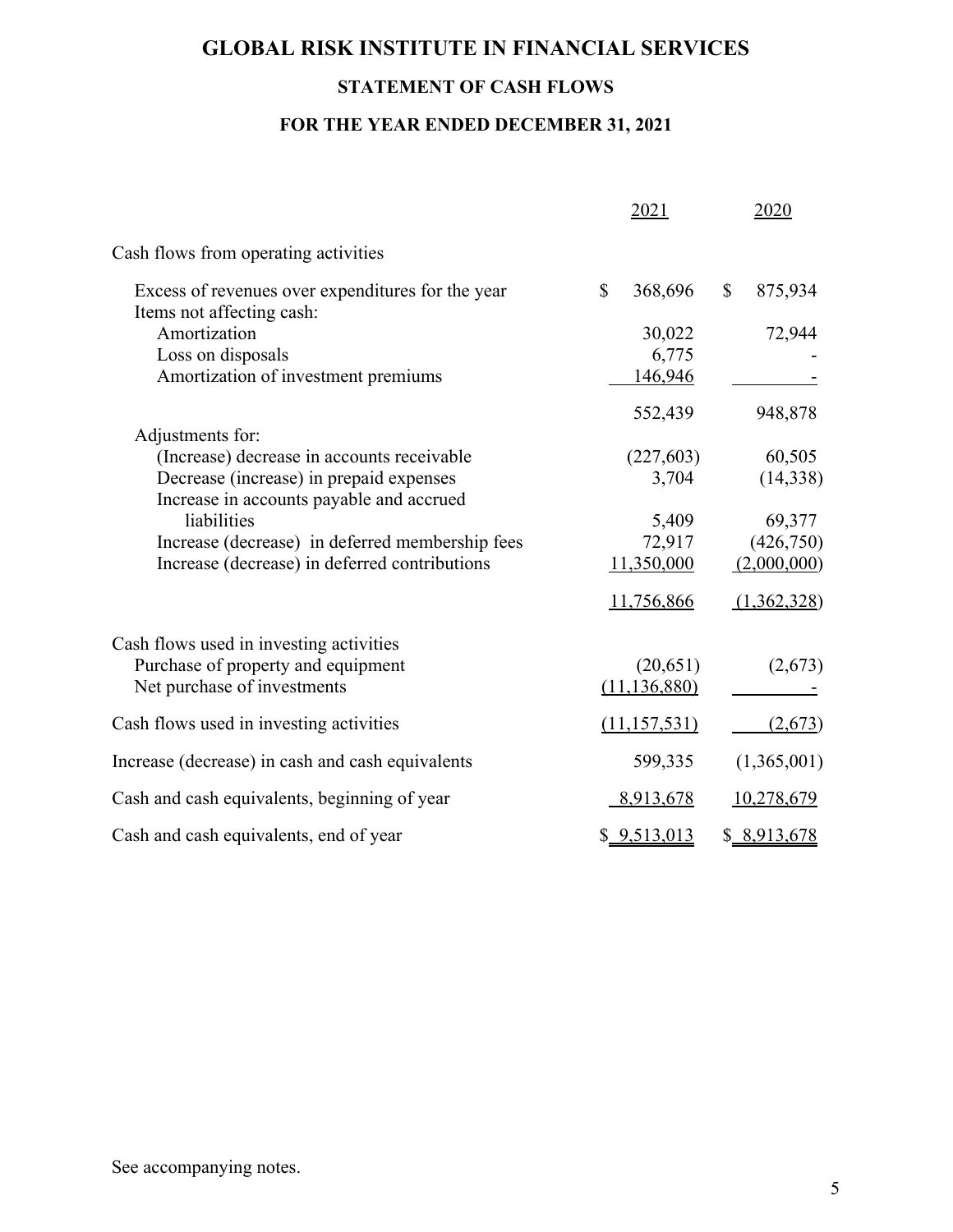### **NOTES TO FINANCIAL STATEMENTS**

## **DECEMBER 31, 2021**

#### 1. Nature of operations

The Global Risk Institute in Financial Services (the "Organization") was incorporated in 2011 as a not-for profit organization whose purpose is the continuous improvement of the financial services sector through applied research into the integrative management of risks, the advancement of risk education, professional development for practitioners, executives and boards, and the ongoing examination of the mutual interests of the financial services sector and public policy makers.

The Organization is a public-private partnership that is a collaborative effort between the financial services industry and the governments of Canada and Ontario.

As a not-for profit organization, the Organization is exempt from income taxes under section 149(1) of the income tax act.

2. Summary of significant accounting policies

The Organization has elected to apply the standards in Part III of the CPA Canada Handbook, referred to as Canadian Accounting Standards for Not-for-Profit Organizations ("ASNPO"). These financial statements have been prepared by management and the significant accounting policies are summarized as follows:

a) Accrual basis of accounting

Expenditures are recorded on the accrual basis, whereby they are reflected in the financial statements in the period in which they have been incurred, whether or not such transactions have been finally settled by payment of money.

b) Cash and cash equivalents

Cash and cash equivalents consists of cash, term deposits and guaranteed investment certificates ("GICs").

- c) Revenue recognition
	- i) Membership fees are for twelve months and are recognized evenly over the course of the twelve month period.
	- ii) Federal and provincial funding are recognized evenly over the terms of the agreements.
	- iii) Interest and other income are recognized when earned.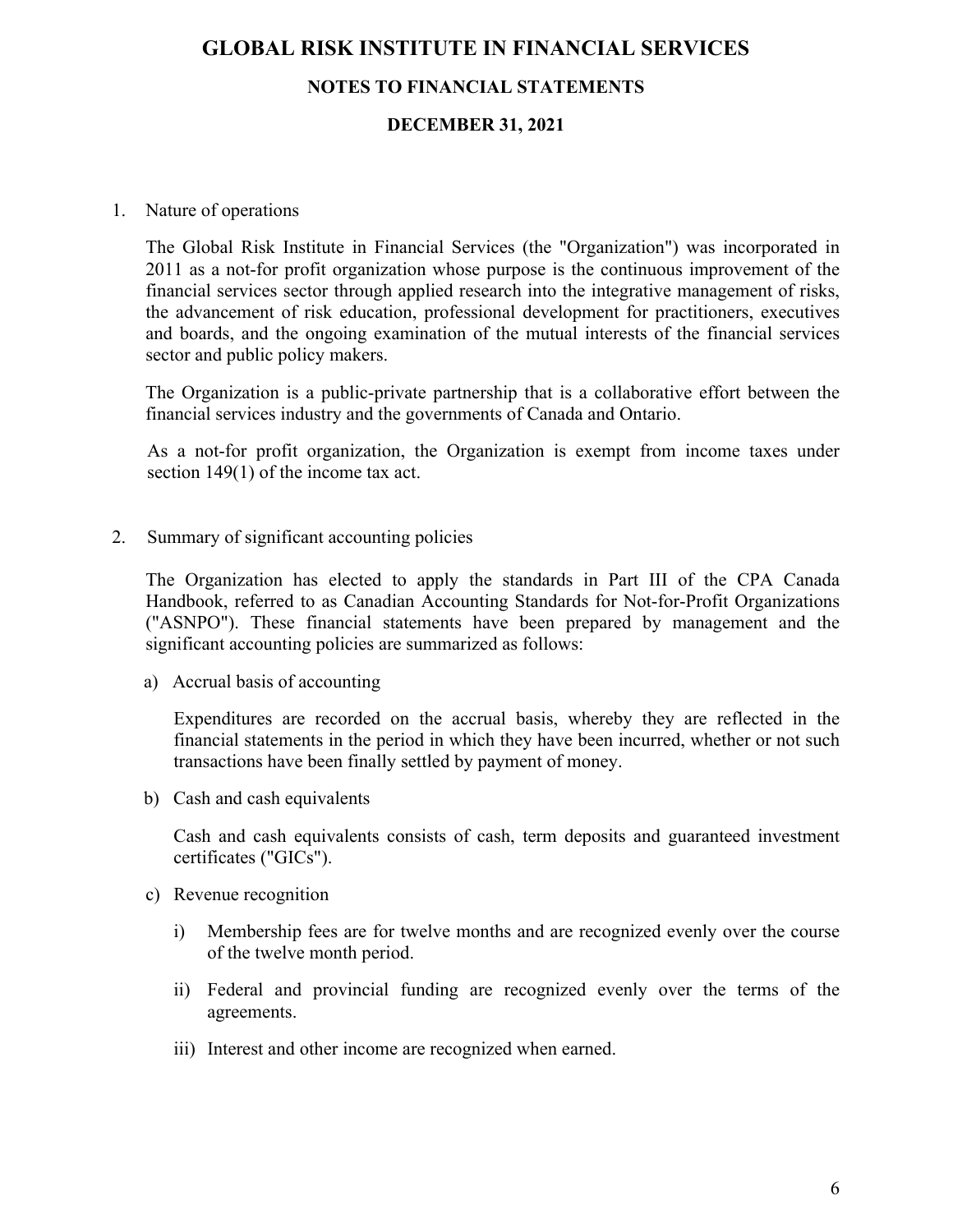### **NOTES TO FINANCIAL STATEMENTS**

## **DECEMBER 31, 2021**

#### 2. Summary of significant accounting policies (continued)

d) Investments

Investments are initially recorded at fair value and subsequently at amortized cost. The assets are held until maturity and any premium or discount are amortized on a straight line basis over the life of the instrument.

e) Use of estimates

In preparing the financial statements, management is required to make estimates and assumptions that affect the reported amounts of assets and liabilities, the disclosure of contingent assets and liabilities at the date of the financial statements and reported amounts of revenues and expenditures during the year. Actual results could differ from these estimates.

f) Property and equipment

Property and equipment are recorded at cost less accumulated amortization. Amortization is charged to earnings at rates that, in the opinion of management, allocate the cost of such assets over their estimated useful lives. The Organization records amortization using the following annual rates:

| Leasehold improvements | $\sim$     | Straight-line over the lease term |
|------------------------|------------|-----------------------------------|
| Furniture and fixtures | $\sim$ $-$ | 60 months straight-line           |
| Computer equipment     | $\sim$     | 24 to 48 months straight-line     |

3. Cash and cash equivalents

|                       | 2021                 | 2020                 |
|-----------------------|----------------------|----------------------|
| Cash<br>Term deposits | 526,782<br>3,736,231 | 381,070<br>8,532,608 |
| <b>GICs</b>           | 5,250,000            |                      |
|                       | \$9,513,013          | \$8,913,678          |

Term deposits and GICs earn interest ranging from 0.36% to 0.75% with maturity from January 2022 to April 2022. Term deposits and GICs that have matured subsequent to year end have either been reinvested into the same instruments or invested into bonds as described in note 4. Cash amounts are invested in savings and chequing accounts at a Canadian Deposit Insurance approved financial institution.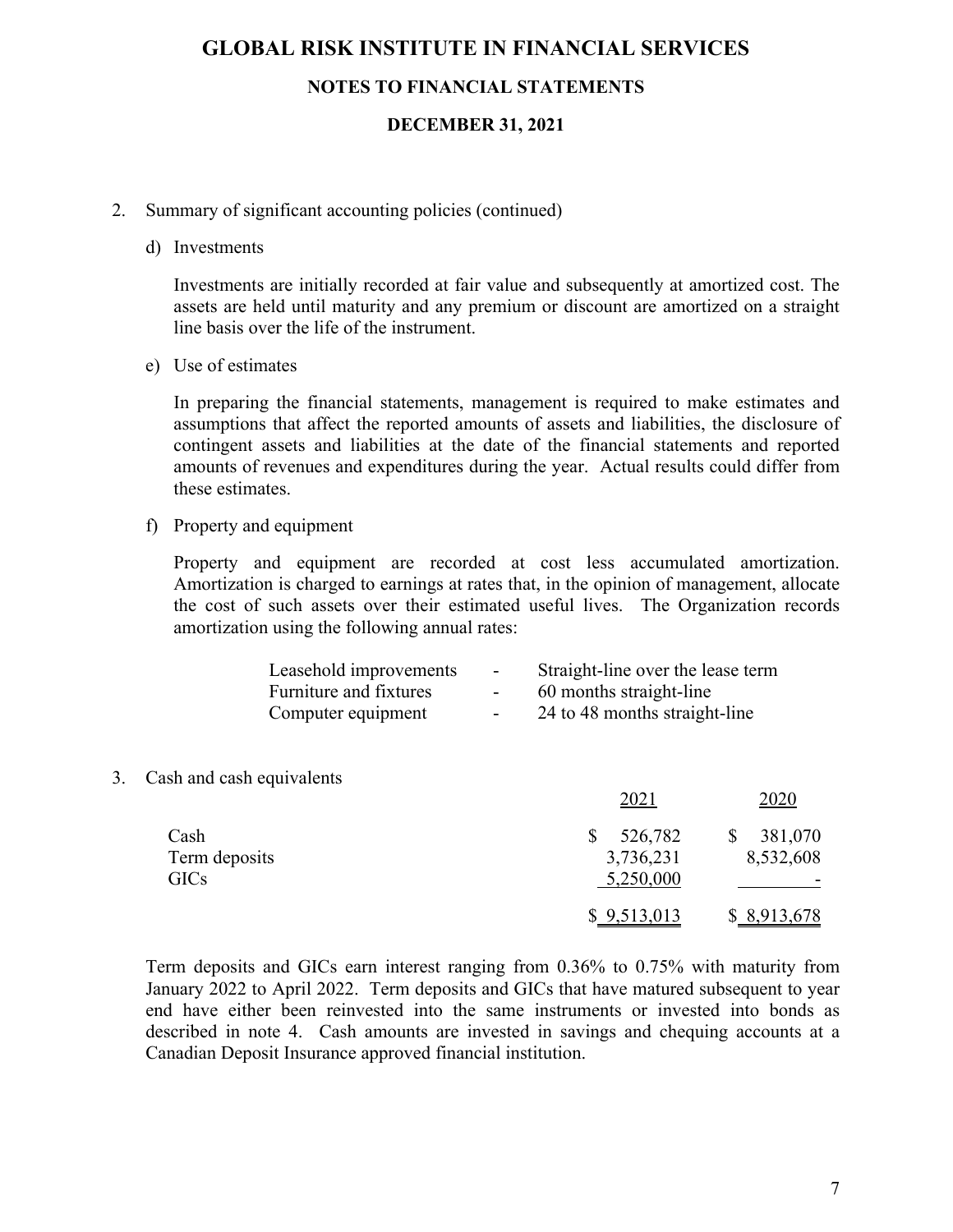# **GLOBAL RISK INSTITUTE IN FINANCIAL SERVICES NOTES TO FINANCIAL STATEMENTS**

## **DECEMBER 31, 2021**

#### 3. Cash and cash equivalents (continued)

As at December 31, 2021, \$11,487,000 (2020 - \$64,083) of cash and investments (described in Note 4) are restricted relating to federal and provincial funding as described in Note 6 and membership fees.

4. Investments

| Investments, at cost<br>Amortization of premium | \$11,136,880<br>(146, 946) |  |
|-------------------------------------------------|----------------------------|--|
| Carrying amount                                 | \$10,989,934               |  |

Investments consist of bonds invested with the provincial and municipal governments and other financial institutions with maturity ranging from June 2022 to June 2026 and interest rates ranging from 1.95% to 3.5%. The amortization of the premium of \$146,946 is included in the interest income for the year.

5. Property and equipment

|                                                                                   |                   | 2021                           |                          | 2020                      |
|-----------------------------------------------------------------------------------|-------------------|--------------------------------|--------------------------|---------------------------|
|                                                                                   | Cost              | Accumulated<br>Amortization    | Net Book<br>Value        | Net Book<br>Value         |
| Leasehold improvements \$253,280<br>Furniture and equipment<br>Computer equipment | 24,965<br>157,444 | \$251,754<br>23,425<br>141,287 | 1,526<br>1,540<br>16,157 | 6,271<br>14,374<br>14,724 |
|                                                                                   | 435,689           | 416,466                        | 19,223                   | <u>35,369</u>             |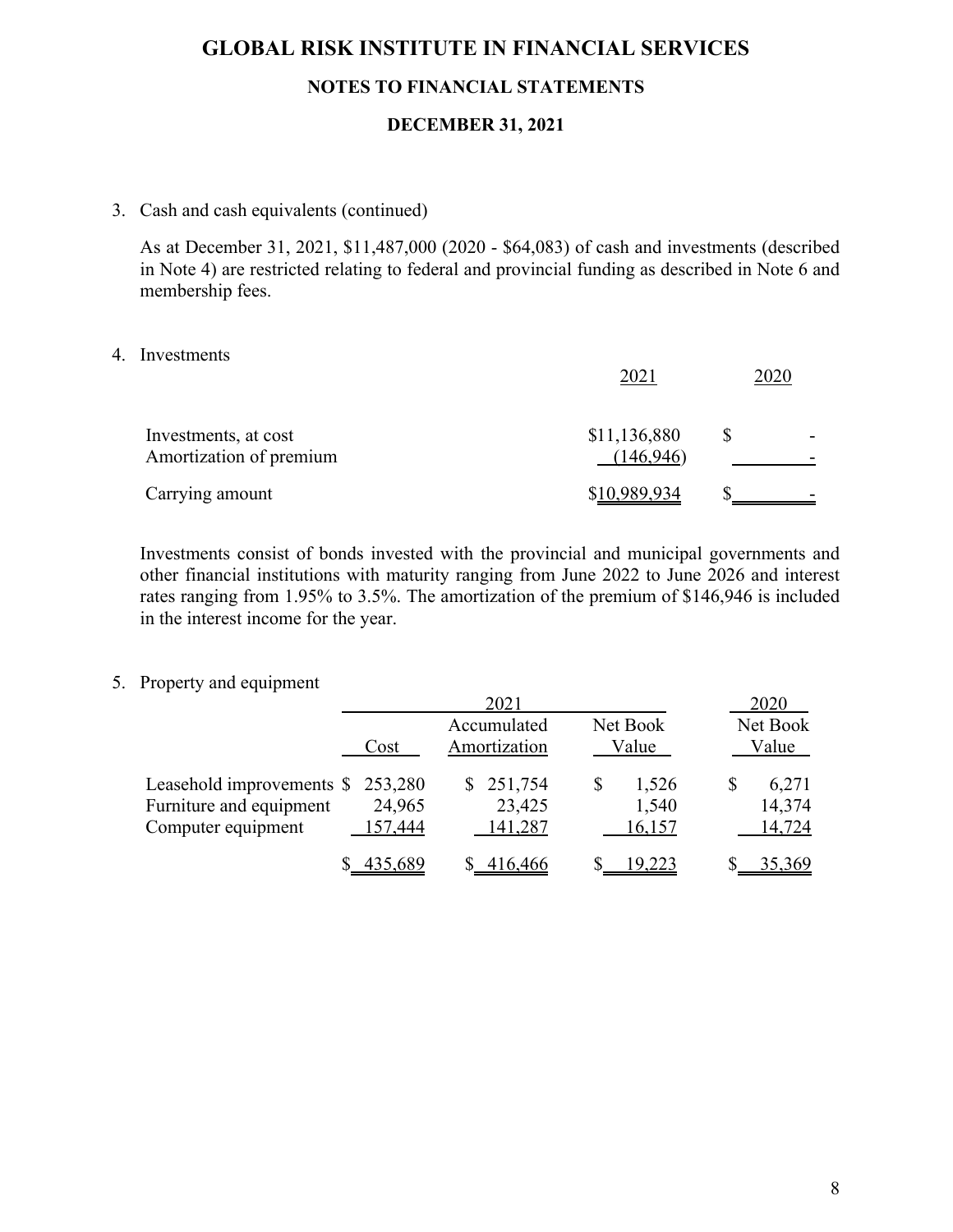# **GLOBAL RISK INSTITUTE IN FINANCIAL SERVICES NOTES TO FINANCIAL STATEMENTS**

## **DECEMBER 31, 2021**

## 6. Deferred contributions

Deferred contributions consists of:

|        |                          | Recognized as |               |              |  |
|--------|--------------------------|---------------|---------------|--------------|--|
|        | Opening                  | Additions     | Revenue       | Closing      |  |
| Grants | $\overline{\phantom{a}}$ | \$12,650,000  | \$(1,300,000) | \$11,350,000 |  |

Deferred contributions relate to funding received from the Federal government for 2022 and onwards. Under the two funding agreements with the Federal government, the Organization is to spend \$1,250,000 and \$50,000 annually from each grant respectively. This requirement has been met for fiscal 2021.

## 7. Financial instrument risks

a) Liquidity risk

Liquidity risk arises through having excess financial obligations over available financial assets at any point in time. The Organization manages its liquidity risk by maintaining sufficient readily available funds in order to meet its liquidity requirements at any point in time.

b) Management of capital

The Organization views its capital as its net assets. The Organization's objective when managing capital is to ensure that it will continue as a going concern and meet its mandated activity obligations. The Organization manages its capital structure in a manner to ensure that adequate resources are kept on hand to meet its financial needs.

c) Interest rate risk

Interest rate risk is the risk that the fair value or future cash flows of a financial instrument will fluctuate because of changes in market interest rates with its fixed rate investments. The Organization monitors the interest rates and manages this risk by entering into fixed rate investments ranging in maturity dates and interest rates.

There has been no significant change in the risks from the prior year.